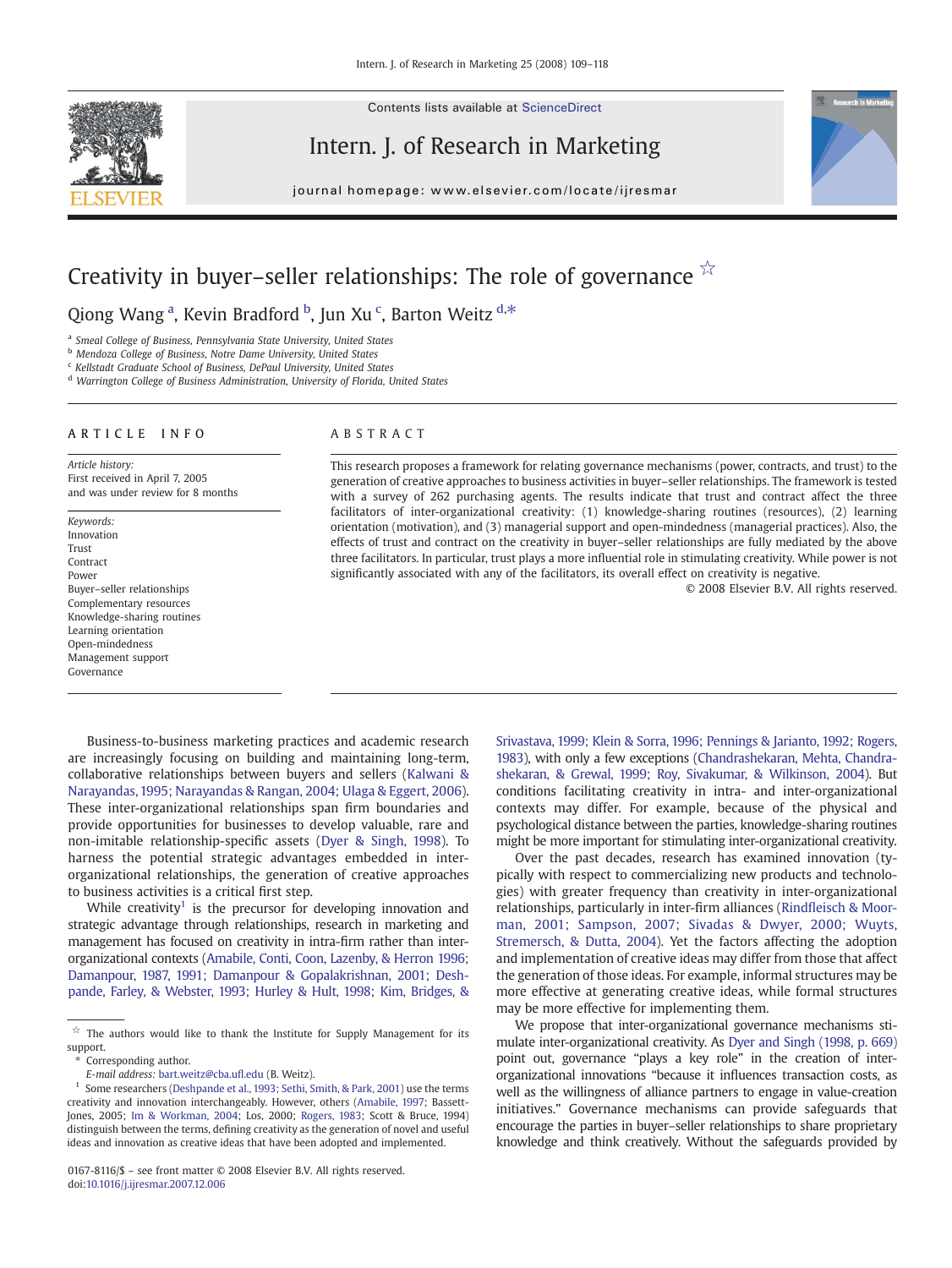governance mechanisms, the parties in relationships may be reluctant to invest in resources that produce creative ideas or approaches. They may be concerned that their firm will either not receive the rents generated by the innovation developed from a creative idea, or that the other firms will either expropriate the idea and develop the innovative assets internally or work with competitive suppliers to develop them. On the other hand, governance mechanisms are not as important in intra-firm creativity because the rents generated by creative ideas are necessarily captured by the firm.

Specifically, the novel contributions of this study, relative to prior research on creativity and innovation in intra- and inter-organizational contexts, are as follows. This study:

- 1. focuses on creativity (the generation of creative ideas or approaches) in inter-organizational relationships (prior research has largely focused on innovation: the adoption, implementation, and diffusion of creative ideas or approaches);
- 2. examines the effects of governance mechanisms (norms, contracts, and power) on inter-organizational creativity as a critical issue in managing relationships between independent parties (existing research on creativity and innovations primarily investigates the impacts of governance mechanisms on intra-organizational creativity); and
- 3. considers three factors (resources, motivation, and managerial practices) that mediate the governance–creativity relationship (these factors, suggested by [Amabile \(1997\),](#page--1-0) have been examined as conditions for intra-organizational creativity but not as the factors that affect inter-organizational creativity).

In the theoretical framework that follows, we define interorganizational creativity and develop hypotheses relating governance mechanisms to inter-organizational processes that affect creativity. We then describe an empirical study testing the framework and its hypotheses, report the findings, and discuss their implications for marketing theory and practice. We conclude by outlining this study's limitations and areas for future research.

### 1. Framework

Our theoretical framework, illustrated in Fig. 1, proposes that governance mechanisms (power, contracts and trust) provide safeguardsin buyer–seller relationships. These safeguards encourage investment in and provide conditions facilitating generation of creative approaches for dealing with business activities in inter-organizational as buyer–seller relationships.

Inter-organizational creativity, the ultimate dependent construct in this research, is defined as the frequency with which novel and useful ideas or approaches to business activities are generated in an inter-organizational (buyer–seller) context. Novelty implies that ideas and approaches differ from the conventional practices in interorganizational relationships, while usefulness indicates that these creative ideas or approaches can potentially provide meaningful benefits to the parties concerned. This definition, stressing "meaningful uniqueness," is consistent with definitions of individual creativity ([Amabile, 1983\)](#page--1-0) and intra-organizational creativity [\(Desh](#page--1-0)[pande et al., 1993; Im & Workman, 2004](#page--1-0)).

In buyer–seller relationships, creative ideas or approaches can vary from small to radical adaptations in buyer–seller business processes. Some examples of the creative ideas in buyer–seller relationships we encountered during interviews with buyers are as follows: (1) the proposed development of a unique component made by the seller that will improve the performance of the buyers product; (2) the suggested adoption of an idiosyncratic interface to improve communications between the buyer and the seller; (3) the proposed development of a website for tracking the status of the buyer's orders placed with the seller; or (4) a simple suggestion to change a shipping label so that shipments from the seller can be processed more efficiently by the buyer.

The framework in Fig. 1 proposes that governance mechanisms (trust, contracts and power) promote three conditions that foster creativity: (1) resources (complementary resources and knowledgesharing routines), (2) motivation (learning orientation) and (3) managerial practices (management support and open-mindedness).

### 1.1. Governance mechanisms

[Weitz and Jap \(1995\)](#page--1-0) draw a parallel between intra-organizational and inter-organizational governance and identify three basic mechanisms for governing relationships: normative, contractual and authoritative. The normative mechanism involves a shared set of implicit principles or norms. While the norms are the basis of this governance mechanism, in this research we focus on trust generated by these norms rather than the mutual acceptance of specific norms [\(Gençtürk &](#page--1-0) [Aulakh, 2007; Ploetner & Ehret, 2006\)](#page--1-0). Thus, trust is the manifestation of



Note: CPL = Complementary Resources; KSR = Knowledge-sharing routines; LEO = Learning Orientation; SUP = Management Support; OPN = Open Mindedness